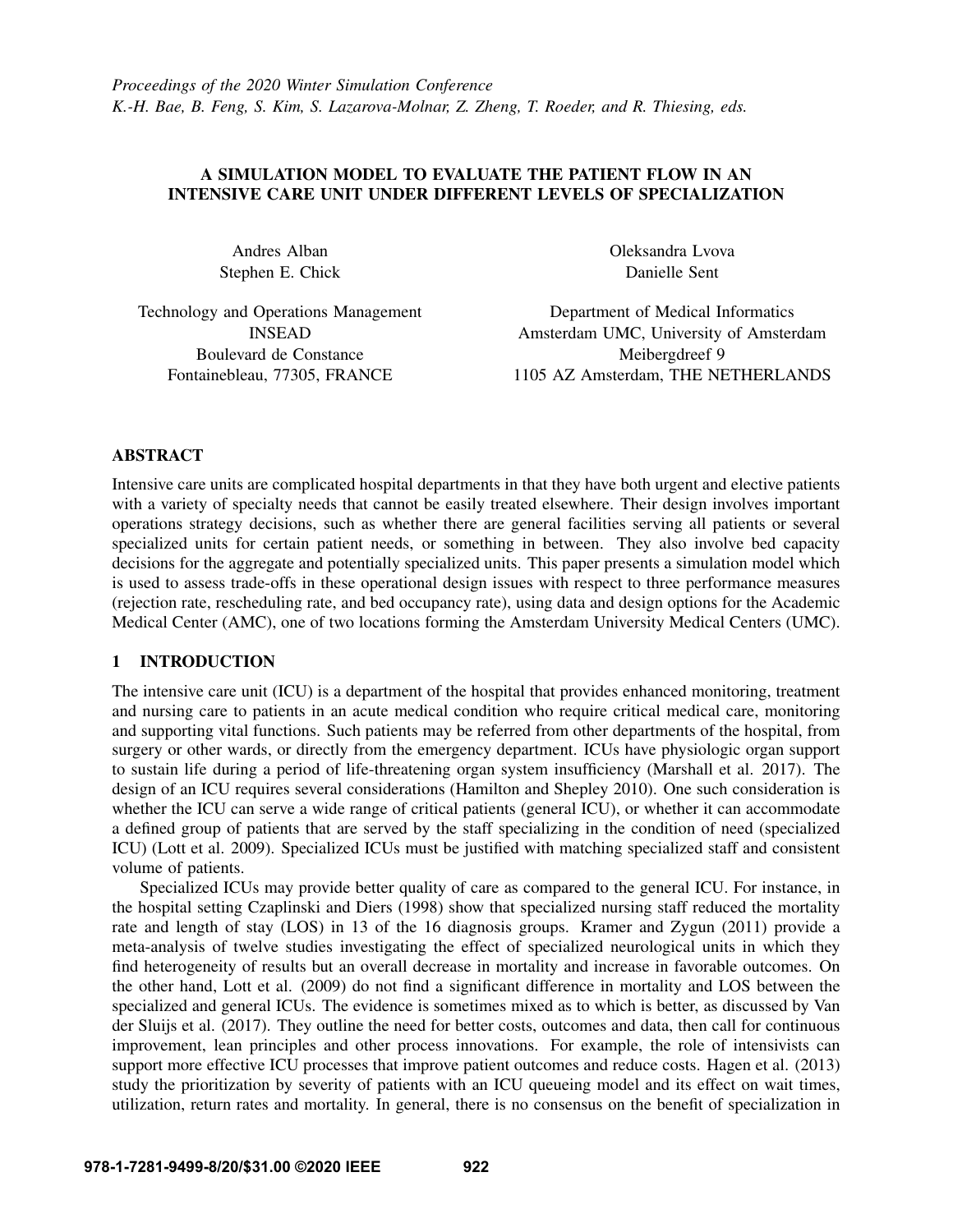the ICU and [Lott et al. \(2009\)](#page-11-1) report that, out of the 55 medical centers included in their study, 22 had only a general ICU, 17 had only a specialized ICU, and 16 had both.

The operations management literature has investigated the effect of specialization in other settings. The more prominent example is the seminal work of [Skinner \(1974\)](#page-11-4) on "The Focused Factory" backed by evidence in several industries. [KC and Terwiesch \(2011\)](#page-10-3) provide an econometric analysis of cardiac care in California, where they found that specialization at higher levels of the organizations (hospital level) is not useful but specialization at the department or process level can improve health outcomes and LOS. Because our focus is the ICU of an academic hospital, our study lies in the department level specialization where they found improvement. We refer the reader to the literature review of [KC and Terwiesch \(2011\)](#page-10-3) for further reference on specialization in the healthcare setting.

In this paper, we focus on a setting in which an ICU can either serve a variety of patients (general structure) or be partitioned into several specialized units (specialized structure), each serving a more homogeneous population of patients. The main drawback of specialized units is that resources are dedicated to a particular group of patients and may not be used by other patients even when the resources are idle. This is related to the customary queueing theory result that pooling servers reduces waiting times (e.g. [Wolff 1989,](#page-11-5) chapter 5.9). However, due to each queue having different arrival rates and LOS, specialized units can ensure higher chance of resource availability for any particular group of patients by blocking the use of these resources to other patients. Thus, specialized units give the hospital manager more flexibility in deciding which groups of patients receive more resources.

This paper presents a discrete-event simulation model motivated by the operation of the general ICU at Amsterdam UMC, location AMC, in Amsterdam. The model evaluates the impact on the patient flow of changing the ICU structure from general to specialized, or to a "flexible" structure that combines features of general and specialized in the spirit of [Jordan and Graves \(1995\).](#page-10-4) The model aims to provide a tool to inform decision-makers about the patient flow under different ICU structures and capacity. The model focuses on capacity and patient flows, with quality implications assessed by the decision maker separately.

[Bruin et al. \(2010\)](#page-10-5) use a *M*/*G*/*c*/*c* queue to analyze the capacity for 24 wards in a hospital. Although the  $M/G/c/c$  is a close relative of our model, certain differences require a more nuanced treatment. Similar to [Bruin et al. \(2010\),](#page-10-5) we distinguish patients into planned and unplanned. We assume here that unplanned patients arrive in a memoryless fashion yet might be routed to another facility, while planned patients, who do not arrive in a memoryless fashion, may be rescheduled (e.g., for a postponed surgery) if capacity constraints warrant it, rather than redirecting them to other hospitals or departments.

The rest of the paper unfolds as follows. In Section [2](#page-1-0) we describe the ICU of the AMC. Section [3](#page-2-0) explains the discrete-event simulation modeling the patient flow in the ICU. In Section [4,](#page-4-0) we present results of using our model to analyze the patient flow at the AMC, illustrating how to use our model as a decision support tool. Section [5](#page-9-0) summarizes an adaptation of the model to support ICU capacity expansion planning at the start of the COVID-19 outbreak. Section [6](#page-10-6) is devoted to conclusions of this paper.

## <span id="page-1-0"></span>2 THE ICU AT THE AMSTERDAM UMC, LOCATION AMC

The Amsterdam University Medical Centers, location AMC, provides integrated patient care, fundamental and clinical scientific research, and teaching. The hospital has 45 clinical and non-clinical departments, including a multidisciplinary ICU. The ICU admits patients referred from several departments such as the emergency department, neurosurgery, and pulmonology.

Patients in the available dataset are labeled into six different specialisms depending on their health condition: cardiopulmonary surgery (CAPU), cardiology (CARD), internal medicine (INT), surgery (CHIR), neurosurgery (NEC), neurology (NEU). A specialism is a branch of medical practice that is focused on a defined condition. Patients where the referring specialism was unknown or not captured by the six main groups are labeled "Other". Patients are additionally labeled as *planned* and *unplanned* patients. Planned patients are scheduled by one of the departments at the hospital for instance after a surgical procedure,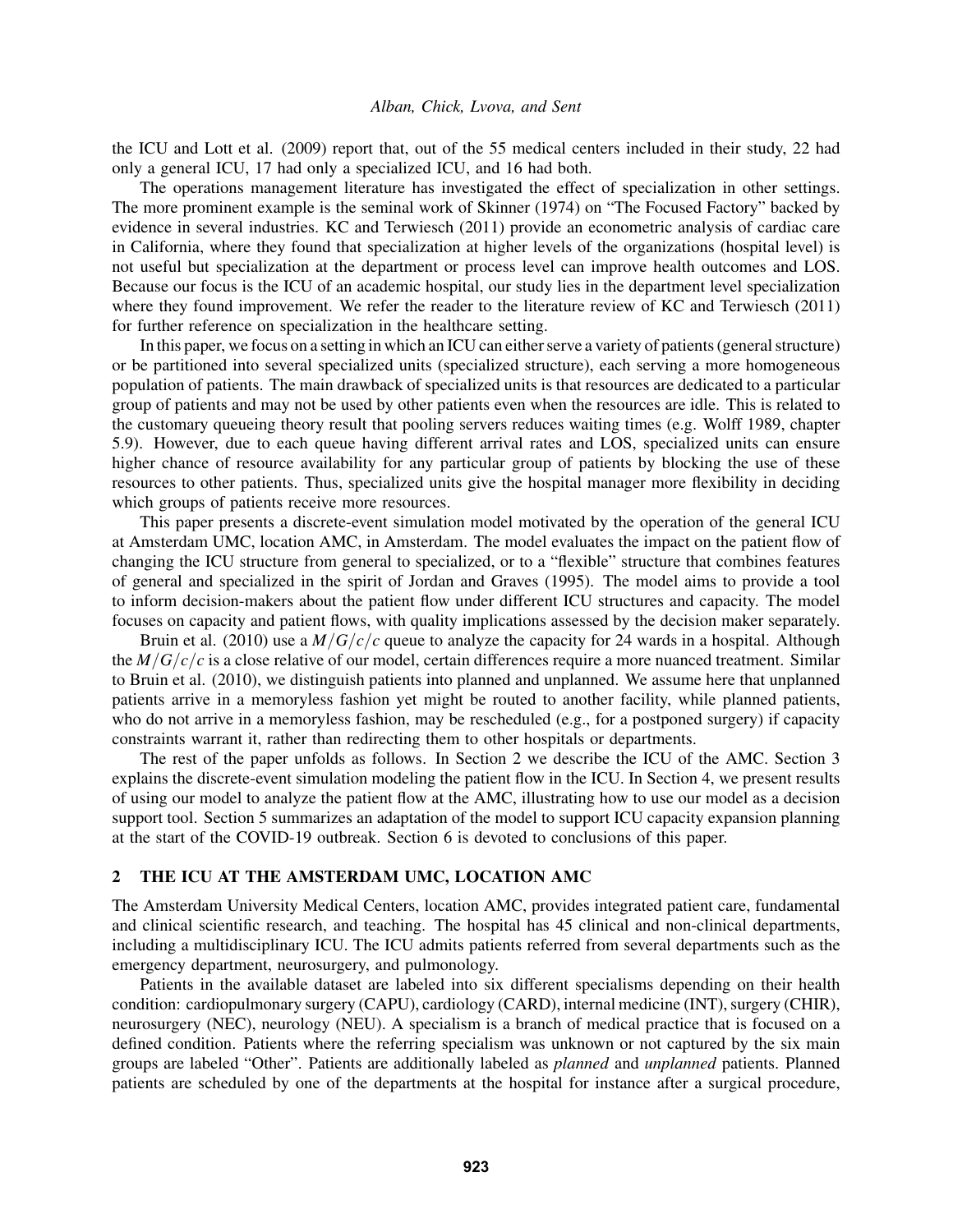and unplanned patients arrive from the emergency room or other units due to emergency situations. We refer to this as the planning status of the patient.

We have a subset of ICU data for admissions and rejections for the years 2015 and 2016. Among the information available to us for admitted patients are the time of admission, the time of discharge, specialism, and planning status. For rejected patients, patients for whom no bed was available, we have the date of arrival and specialism. Only unplanned patients can be rejected. Planned patients will always be replanned rather than rejected.

The total number of arrivals was 1,881 patients in 2015 and 2,170 in 2016. Out of those, 1,779 and 2,043 patients were admitted, and 102 and 127 patients were rejected, respectively. The overall average arriving patients per day was therefore 5.55. In total, 66% of all arrived patients (2,668 patients) were unplanned, and out of them 9% (229 patients) were rejected. Among all patients, 82% (3,117 patients) were admitted on weekdays and 18% (705 patients) were admitted on weekends. Table [1](#page-2-1) shows the number of patients belonging to each specialism with the respective average length of stay and arrival rate.

|                                | <b>CAPU</b> | CARD | CHIR | <b>INT</b> | <b>NEC</b> | NEU  | Other | Total |
|--------------------------------|-------------|------|------|------------|------------|------|-------|-------|
| Arrival rate per day           | 1.85        | 0.42 | 0.75 | 1.35       | 0.47       | 0.57 | 0.13  | 5.55  |
| Number of admitted patients    | 1,346       | 289  | 497  | 939        | 307        | 394  | 50    | 3,822 |
| Planned patients               | 1,211       | 5    | 103  | 17         | 38         | 8    |       | 1,383 |
| Unplanned patients             | 135         | 284  | 394  | 922        | 269        | 386  | 49    | 2,439 |
| Average length of stay in days | 1.89        | 4.08 | 4.47 | 4.58       | 4.31       | 3.75 | 2.60  | 3.45  |
| Planned patients               | 1.64        | 2.87 | 2.66 | 6.44       | 2.58       | 7.52 | 0.23  | 1.84  |
| Unplanned patients             | 4.16        | 4.11 | 4.94 | 4.55       | 4.56       | 3.67 | 2.65  | 4.36  |
| Number of rejected patients    | 7           | 18   | 49   | 49         | 36         | 22   | 48    | 229   |

<span id="page-2-1"></span>Table 1: Basic statistics by specialism for the years 2015 and 2016.

## <span id="page-2-0"></span>3 DISCRETE-EVENT SIMULATION MODEL OF PATIENT FLOWS IN THE ICU

Planned and unplanned patients arrive at the ICU from different referral departments and are labeled into specialisms. We assume that the arrival processes of each of the specialisms are mutually independent, and the arrival process of planned patients is independent of the arrival process of unplanned patients. We assume the LOS for each patient is independent of the rest and identically distributed for patients within each specialism and planning status. We assume that arrival patterns remain equal over time. For the simulation, we estimate arrival processes and LOS distributions based on historical data.

If an arriving patient cannot be immediately admitted to the ICU, planned patients are *rescheduled* for the following day, while unplanned patients are *rejected* and diverted to another hospital. For this simulation, we assumed that the decision to admit or reschedule a planned patient is done 12 hours in advance of the arrival of the patient. Thus, a bed is reserved in advance for planned patients, or they are rescheduled even if by the time of the arrival a bed has become available. Figure [1](#page-3-0) summarizes the main components of the model.

We are interested in exploring how different ICU structures perform. We consider three structures that arrange distribution of beds to the specialisms and determine when to admit or reject/reschedule patients:

- 1. General ICU: a multidisciplinary unit where all patients are admitted to a centralized ICU and a patient of any specialism can be admitted to any bed. Patients are only rejected or rescheduled when the capacity of the entire ICU is being used.
- 2. Specialized ICU: an ICU partitioned into several units where each unit is only able to admit certain specialism(s). Patients are rescheduled or rejected if the unit in charge of their specialism is out of capacity, even if beds in other units are available.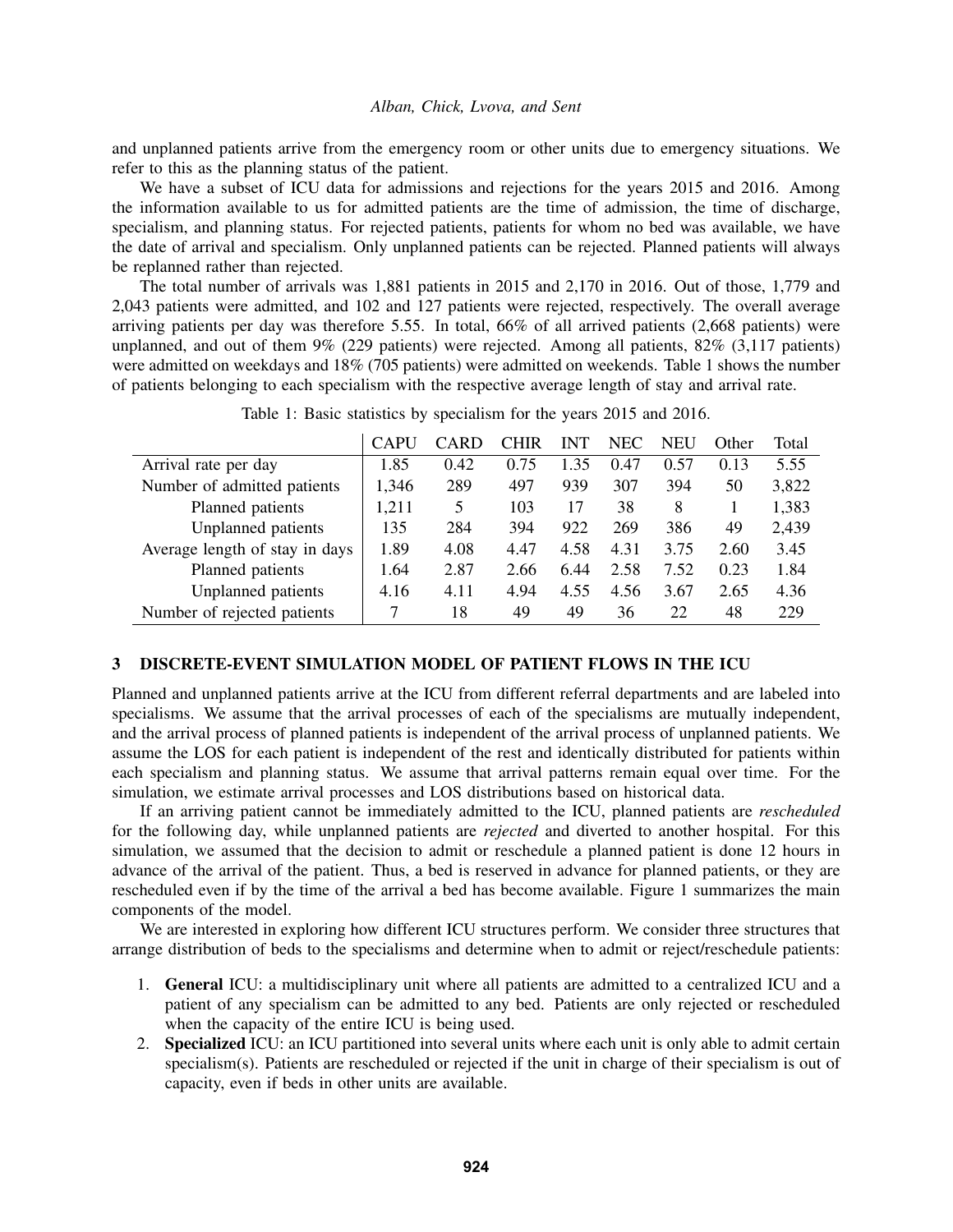*Alban, Chick, Lvova, and Sent*



<span id="page-3-0"></span>Figure 1: Model of the ICU patient flow.

3. Flexible ICU: an ICU partitioned into several units where each unit is in charge of certain specialism(s). Unlike the specialized ICU, each unit can use available beds in only one additional unit. In the simulation, we use a long chain as recommended by [Jordan and Graves \(1995\).](#page-10-4) For instance, in a four-unit ICU, patients of Unit 1 can be admitted by Unit 2, patients of Unit 2 can be admitted by Unit 3, patients of Unit 3 by Unit 4 and patients of Unit 4 by Unit 1. A patient that is redirected to another unit is transferred back to the specialized unit when a bed is vacated in the patient's specialisms' unit.

Our simulation model assesses three performance measures in a way which is intended to quantify trade-offs across those metrics. Those trade-offs support decision making regarding the following:

- 1. The structure of the ICU: general, specialized, or flexible.
- 2. The capacity of the ICU, i.e., how many beds to have available at any given time. In the case of specialized and flexible structures, how to distribute resources among the units.

Some hospitals may see a larger benefit of specialized units in quality of care and be willing to spend more resources to extract the gains of specialization, and there are some detailed features of ICU operations which are not modeled. We therefore propose that the model be used for insight generation and decision support, rather than as a normative decision making tool. The three performance measures assessed by the model are as follows:

- 1. *Occupancy rate* is the fraction of time during which beds are occupied. For instance, a two-bed unit where both beds are occupied for half of the time horizon and only one is occupied the remaining half, has an occupancy rate of 0.75.
- 2. *Rejection rate* is the fraction of unplanned patients that is rejected.
- 3. *Rescheduling rate* is the number of times patients are rescheduled divided by total number of planned patients. This fraction can be larger than one because any planned patient can potentially be rescheduled several times before being finally admitted.

Hospitals aim to minimize the rejection and rescheduling rates, while maximizing the occupancy rate to reduce the idle-time of the ICU resources. However, in making decisions there is a trade-off between such performance measures. The prevailing trade-off is that larger capacity reduces rejection and rescheduling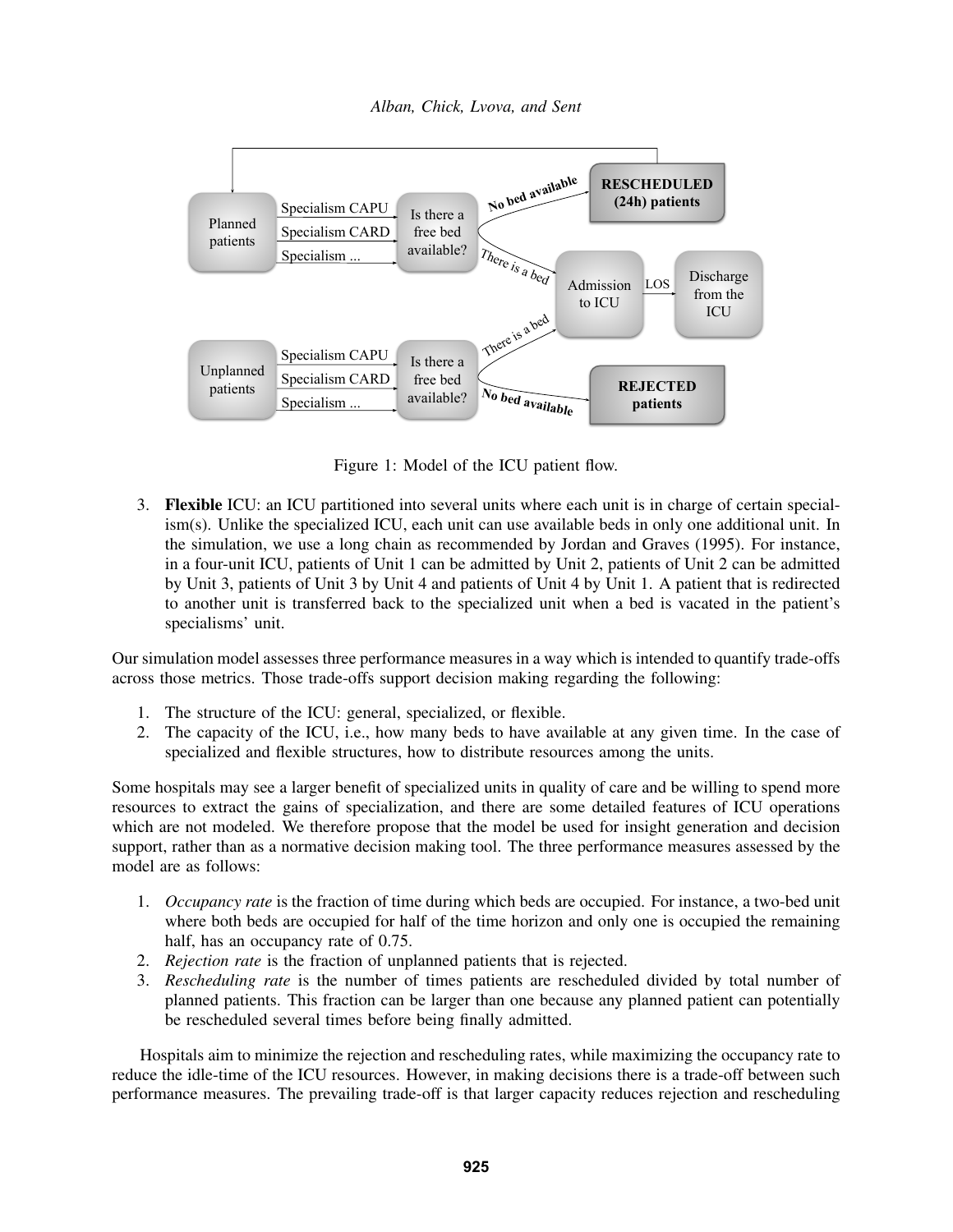rates but at the same time reduces the occupancy rate. An additional trade-off arises in our model when we decide how to allocate resources for different specialized units. For instance, Unit 1 may admit mostly planned patients, while Unit 2 may admit mostly unplanned patients. By shifting capacity from Unit 1 to Unit 2, the rejection rate decreases but the rescheduling rate increases.

## <span id="page-4-0"></span>4 RESULTS

We illustrate the benefits of our model with a study of the ICU at the AMC. Using the available data described in Section [2](#page-1-0) we estimate the required parameters in Section [4.1.](#page-4-1) Using the estimated parameters, we evaluate the different partitions of the specialized structure (Section [4.2\)](#page-5-0). We then compare the different potential structures under the same capacity (Section [4.3\)](#page-7-0) and in a scenario where specialization reduces LOS by 20% (Section [4.4\)](#page-8-0).

## <span id="page-4-1"></span>4.1 Input Modeling for Arrivals and Lengths of Stay

We simulate the ICU flow using probability distributions for the arrival and LOS estimated from the available data. Table [2](#page-5-1) presents the parameters estimated for the unplanned patients and Table [3](#page-5-2) presents estimates for the planned patients. We assume that specialisms CARD, NEU and patient with no referring specialism recorded, i.e. Other, do not have any planned patients because the number of observations in the data is negligible (see Table [1\)](#page-2-1). Planned surgery for cardiology or for neurology would be classified for the associated surgical unit (CAPU and NEC respectively).

The arrival of the unplanned patients is assumed to be a Poisson process. This is a reasonable assumption for unplanned patients because there is no expected association between arriving patients. The arrival process is estimated independently for weekday and weekend arrivals as recommended in the literature (e.g., [Bruin](#page-10-5) [et al. 2010\)](#page-10-5). We test the Poisson assumption using the number of unplanned arrivals per day with a chi-squared test and find p-values of 0.42 and 0.39, respectively, not rejecting our assumption. While the rate of arrival at night is lower than the rate during the day, we presume that such differences do not significantly affect the simulation output, and estimate a single Poisson process for any time of the day. The mean arrivals of the Poisson process for each of the specialisms is estimated with the inverse average interarrival time to leverage the additional information provided by the time of arrival. Because the time of arrival is not available for rejected patients ( $\approx 6\%$  of unplanned patients), we impute their arrival time as 12pm for the purpose of estimation without inducing any bias.

The arrival of planned patients is assumed to follow the following process. Each day, the number of patients that arrive at the ICU follows a categorical distribution, where the probabilities are given by the fraction of days in the two-year period that a given number of patients arrived. The time of arrival is independent for all patients and follows a beta distribution with parameters  $\alpha$  and  $\beta$ . Because the planned arrivals start around 10am, the beta distribution is shifted to the right by 10/24 of a day modulo 1.

The distribution family of the LOS was chosen using the tool Stat:: $Fit^{TM}$ . We split the estimation of LOS by the planning status, as well as the specialisms, because LOS is generally longer for unplanned patients (see Table [1\)](#page-2-1). For all but one of the specialisms, either the log-normal (lognorm) or log-logistic (loglogis) distributions were not statistically rejected. For the planned CAPU patients, all the distributions available with the tool were rejected. Because we have 1211 observations for this group of patients, we use bootstraping, i.e., random sampling with replacement from the data points, to obtain LOS samples for the planned CAPU patients. Some of the estimated distributions have fat tails and the second moment does not exist. At the random sampling stage, this generates very extreme observations that are unreasonable. While this occurs in about 0.1% of the samples, it affects the results substantially. Therefore, any sample above 200 days was set to 200 days, where 200 days was the maximum observed LOS in the data.

The capacity of the ICU varies over time due to several factors such as nurse and staff availability. However, there is no available data on the evolution of capacity of each individual important ICU resource over time that could inform a realistic process for the ICU capacity. Thus, our model assumes that the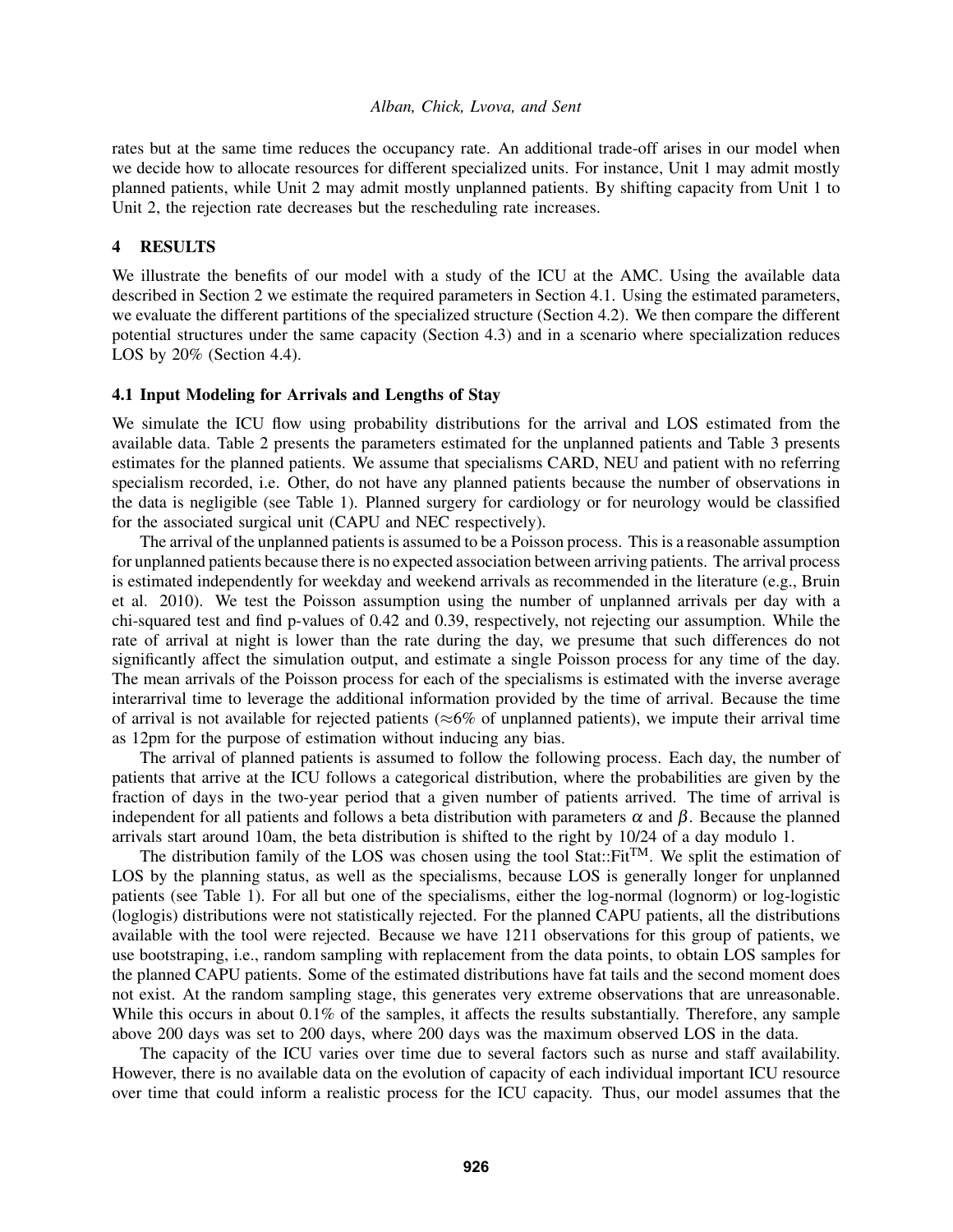|                           | <b>CAPU</b> | <b>CARD</b> | <b>CHIR</b> | <b>INT</b> | <b>NEC</b> | NEU      | Other   |
|---------------------------|-------------|-------------|-------------|------------|------------|----------|---------|
| Interarrival time in days |             |             |             |            |            |          |         |
| Weekdays mean             | 4.75        | 2.26        | 1.58        | 0.735      | 2.46       | 1.73     | 6.81    |
| Weekends mean             | 6.05        | 2.6         | 1.82        | 0.79       | 2.23       | 1.93     | 8.35    |
| Length of stay in days    |             |             |             |            |            |          |         |
| Distribution family       | lognorm     | loglogis    | loglogis    | lognorm    | lognorm    | loglogis | lognorm |
| log mean / rate           | 0.62        | 0.53        | 0.58        | 0.50       | 0.82       | 0.69     | 0.25    |
| log std. dev. / shape     | 1.38        | 1.30        | 1.18        | 1.48       | 1.31       | 1.18     | 1.28    |

<span id="page-5-1"></span>Table 2: Maximum likelihood estimates of distributional parameters for unplanned patients.

<span id="page-5-2"></span>Table 3: Maximum likelihood estimates of distributional parameters for planned patients.

|                                        | <b>CAPU</b> | <b>CHIR</b> | <b>INT</b>  | <b>NEC</b>  |
|----------------------------------------|-------------|-------------|-------------|-------------|
| No. patients per day (weekday/weekend) |             |             |             |             |
| Prob. of no patients in $%$            | 8.8/87.6    | 82.8 / 97.1 | 98.1 / 97.1 | 93.7 / 98.1 |
| Prob. of 1 patients in $%$             | 18.2 / 12.0 | 15.9 / 2.9  | 1.7/2.9     | 6.1/1.9     |
| Prob. of 2 patients in $%$             | 30.5 / 0.5  | 1.3/0       | 0.2 / 0     | 0.2 / 0     |
| Prob. of 3 patients in $%$             | 27.6/0      | 0/0         | 0/0         | 0/0         |
| Prob. of 4 patients in $%$             | 10.5/0      | 0/0         | 0/0         | 0/0         |
| Prob. of 5 patients in $%$             | 3.6/0       | 0/0         | 0/0         | 0/0         |
| Prob. of 6 patients in $%$             | 0.8 / 0     | 0/0         | 0/0         | 0/0         |
| Time of arrival                        |             |             |             |             |
| $\alpha$ -parameter                    | 2.57        | 1.70        | 1.46        | 2.52        |
| $\beta$ -parameter                     | 8.64        | 3.85        | 3.58        | 4.35        |
| Length of stay in days                 |             |             |             |             |
| Distribution family                    | bootstrap   | lognorm     | lognorm     | loglogis    |
| log mean / rate                        |             | 0.17        | 0.59        | 0.83        |
| log std. dev. / shape                  |             | 1.20        | 1.72        | 1.24        |

capacity of the ICU is constant over time to provide insights and guidance. To determine the capacity, we retrospectively chose the value that most closely matches the rejection rate in the observed data. The capacity of beds we found is 28 which was in line with the experience of the physicians during our model validation check. We next discuss the partition of this capacity for the specialized and flexible structures.

### <span id="page-5-0"></span>4.2 Selecting the Partition of the Specialized ICU

Based on medical similarity between patients as indicated by the domain experts in the ICU at AMC (such as required nurse expertise and medical equipment), the specialisms can be grouped into four clusters: 1) CAPU; 2) CARD, INT, Other; 3) CHIR; and 4) NEC, NEU. Our specialized ICU thus has four units specialized for each one of the clusters but the stream of patients for each specialism is still randomly generated independently. In this section, we examine the performance and trade-offs for different bed allocations to the four units.

We run the discrete-event simulation with the parameters estimated in Section [4.1.](#page-4-1) Because the specialized units are independent of each other, we can analyze the performance for each unit separately. We run the simulation for each unit with a number of beds between two and 25 for a period of 3,770 days (approx. ten years and 120 days), which generates enough samples for confidence bounds to be small enough to get the insights we sought. The first 120 days were burned-in to warm up the queue and the remaining ten years were used to evaluate the performance measures. We use common random numbers by generating a single stream of patient arrivals with respective LOS that is then processed for all the possible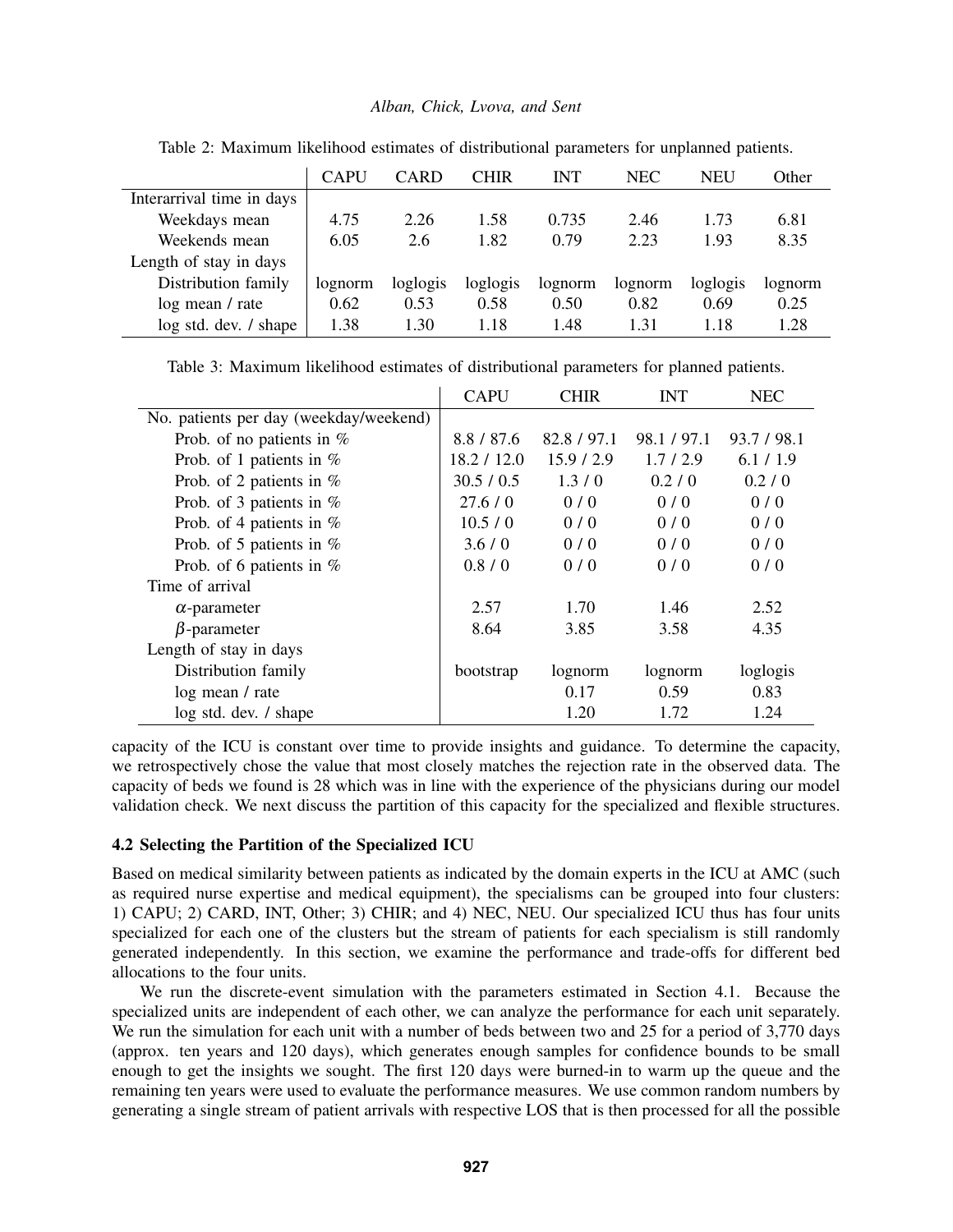values of the number of beds to decide which patients are rejected or rescheduled. Therefore, there is a positive correlation between our estimates.

To compute confidence intervals, we use the method of batch means [\(Asmussen and Glynn 2007,](#page-10-7) chapter IV). We split the ten years of simulation data in  $N = 20$  half-year periods. For each period *i*, we compute the performance measure  $x_i$ . To compute the half-width of a two-sided confidence interval of level  $1 - \alpha$ , we compute the standard error of  $x_i$  and multiply it by the *t*-value with level  $1 - \alpha/2$  and  $N-1$  degrees of freedom,  $t_{1-\alpha/2,N-1}$ :

$$
t_{1-\alpha/2,N-1}\sqrt{\frac{1}{N(N-1)}\sum_{i=1}^{N}(x_i-\bar{x})^2},
$$

where  $\bar{x}$  is the average of  $x_i$ . Throughout, we report 95% confidence intervals, i.e.  $\alpha = 5\%$ .

The performance of each unit as a function of the number of beds is presented in Figure [2.](#page-6-0) In viewing the figures, recall that planned patients will return until a bed is available, possibly being rescheduled several times during busy periods, and that rejected unplanned patients leave the system immediately, reducing the load during busy periods. Because rejection and rescheduling rates are essentially computed with fewer samples (rejections are per unplanned patient and reschedulings are per planned patients), their confidence intervals are larger. The confidence intervals of the rescheduling rate are particularly large because rescheduled patients come in batches and the variation between sections is large.



<span id="page-6-0"></span>Figure 2: The performance of the specialized ICUs for 0 - 25 of beds. The fraction of patients for the four units are in order 33.6%, 34.5%, 13.3%, and 18.6%. The fraction of patients that are planned in each unit are 89.2%, 1.2%, 18.3%, and 4.2%

For the specific scenario of the ICU at the AMC, Figure [2](#page-6-0) provides two important observations. First, the minimum number of beds required to achieve an average rejection rate below 5% (a usual target in hospitals) for each unit can be observed for 9, 14, 8, and 9 beds for each unit, respectively, which amounts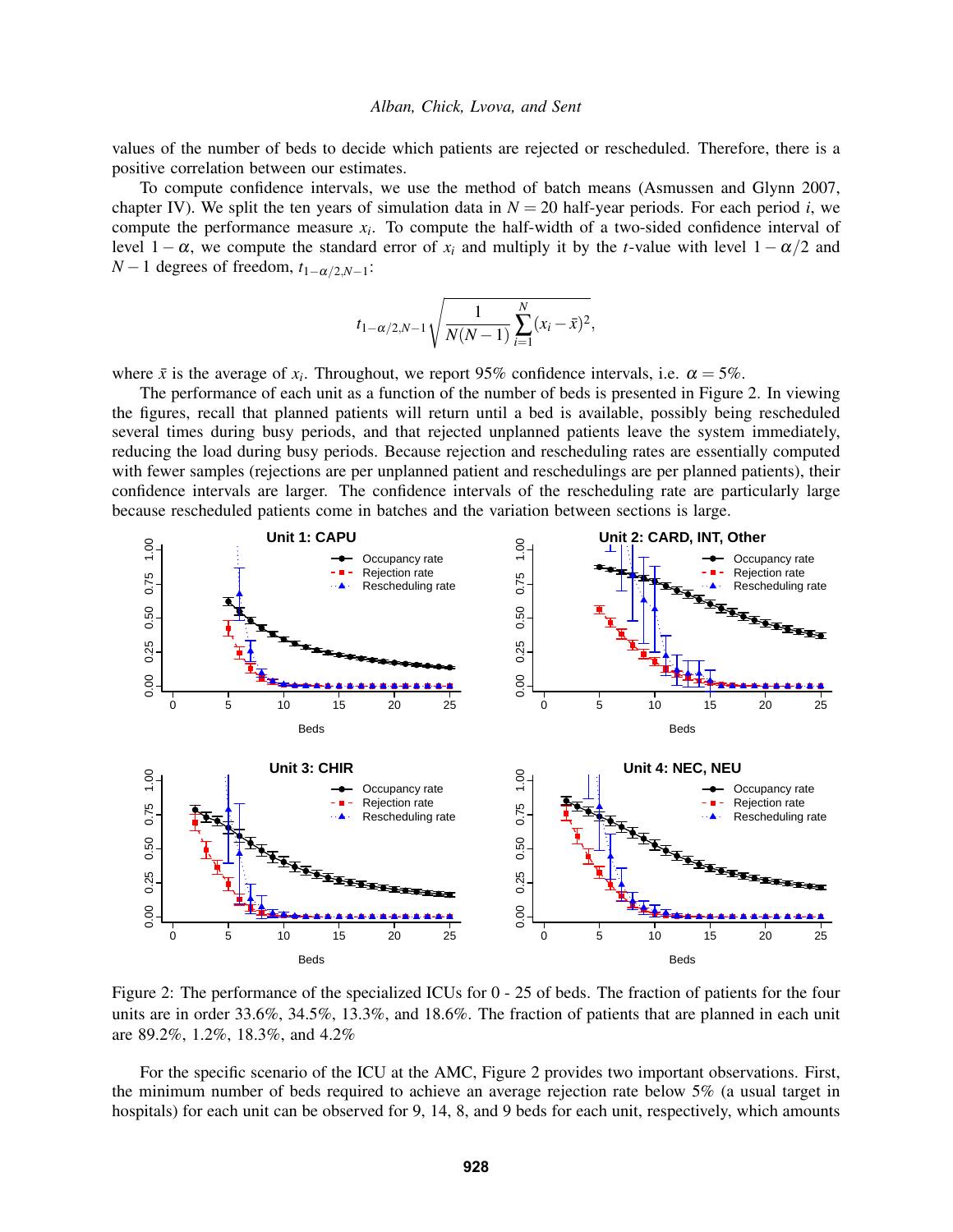to 40 beds in total (12 more than the current capacity). For this number of beds the occupancy rates are 38.2%, 63.7%, 48.8%, and 57.5%, and the rescheduling rates are 3.6%, 9.2%, 7.2%, and 6.7%, respectively. Thus, to attain a rejection rate at the target level with a specialized ICU, over 40% more beds would be necessary and around half of the available resources would have to remain idle. The general structure would require one additional bed to achieve an overall 5% rejection rate (not shown in figures).

Second, if the total current number of beds (28) were to be maintained, we find most appropriate a partition with six, eleven, five, and six beds for the four clusters ( $1 = CAPU$ ;  $2 = CARD$ , INT, Other;  $3 =$ CHIR; and 4 = NEC, NEU), respectively. This partition maintains a reasonably balanced level for rejection rates and rescheduling rates across the clusters (while unit 2 has lower rejection and rescheduling rate, transferring one bed to any other unit would create a bigger imbalance). While other partitions may also be appropriate, we use this partition for comparison with a general ICU with the same capacity throughout the rest of this section.

Figure [2](#page-6-0) can give insights to hospital managers who are evaluating trade-offs for partitions of specialized ICU structures. With certain goals or constraints in mind, the required resources and partition can be found. For instance, a manager may need a low rejection rate for emergency cases in the cardiology unit and prefer to have a high occupancy rate for the surgical patients. By inspecting the plots, the number of beds that strikes the best balance between performance measures can be found.

### <span id="page-7-0"></span>4.3 Comparison of the Different ICU Structures

In this section, we compare the performance among the three ICU structures with the current capacity of 28 beds in the AMC setting. The general ICU is expected to perform the best, followed by the flexible structure, and finally the specialized structure. While the results of this section are specific to the AMC scenario, they illustrate how our simulation model can be used by a hospital manager to identify the ideal structure for the hospital's objectives and constraints.

For each of the three considered ICU structures we again run the simulation for 3,770 days (approx. ten years and 120 days) and the first 120 days are burned-in to warm up the queue. As in Section [4.2](#page-5-0) we use common random numbers by generating a single stream of patient arrivals that is then processed for the respective ICU structure to decide which patients are admitted, rejected or rescheduled. The performance measures and their 95% confidence intervals are computed using the same sectioning method described in Section [4.2.](#page-5-0) We do not report the comparison of the performance among the structures. We note, however, that comparisons have smaller confidence intervals than the sum because of the positive correlation induced by the common random numbers.

For the specialized and flexible structures, we specify the bed partition that we found most appropriate in Section [4.2:](#page-5-0) six beds for Unit 1 (CAPU specialism), eleven for Unit 2 (CARD, INT, and Other specialisms), five for Unit 3 (CHIR) and six for Unit 4 (NEC and NEU specialisms). For the flexible structure, we additionally have to establish the long chain for redirection of patients in case of unavailable beds in the patient's specialized unit. We chose the following chain that aimed to balance the performance across units:  $1 \rightarrow 4 \rightarrow 3 \rightarrow 2 \rightarrow 1$ . We focus on one specific resource allocation arrangement in this section. However, a hospital manager could replicate this analysis with several arrangements of the specialized or flexible structures if warranted by the decision-making process.

Figure [3](#page-8-1) presents the comparison of the three structures on our three performance measures. For each structure and each measure, we report the overall performance and performance by unit. Since the general ICU is not divided in units, the reported values correspond to the performance specific to the cluster of patients assigned to the respective specialized unit. We point out several observations.

First, as expected, the general structure dominates in all three performance measures, followed by the flexible, and finally the specialized. While the specialized structure does not perform particularly bad compared to the general ICU in terms of occupancy rate  $(67.5 \text{ vs. } 75.1\%)$ , the gap in the overall rejection and rescheduling rates is substantial: 18.1 vs. 6.4% and 67.3 vs. 10.3%, respectively.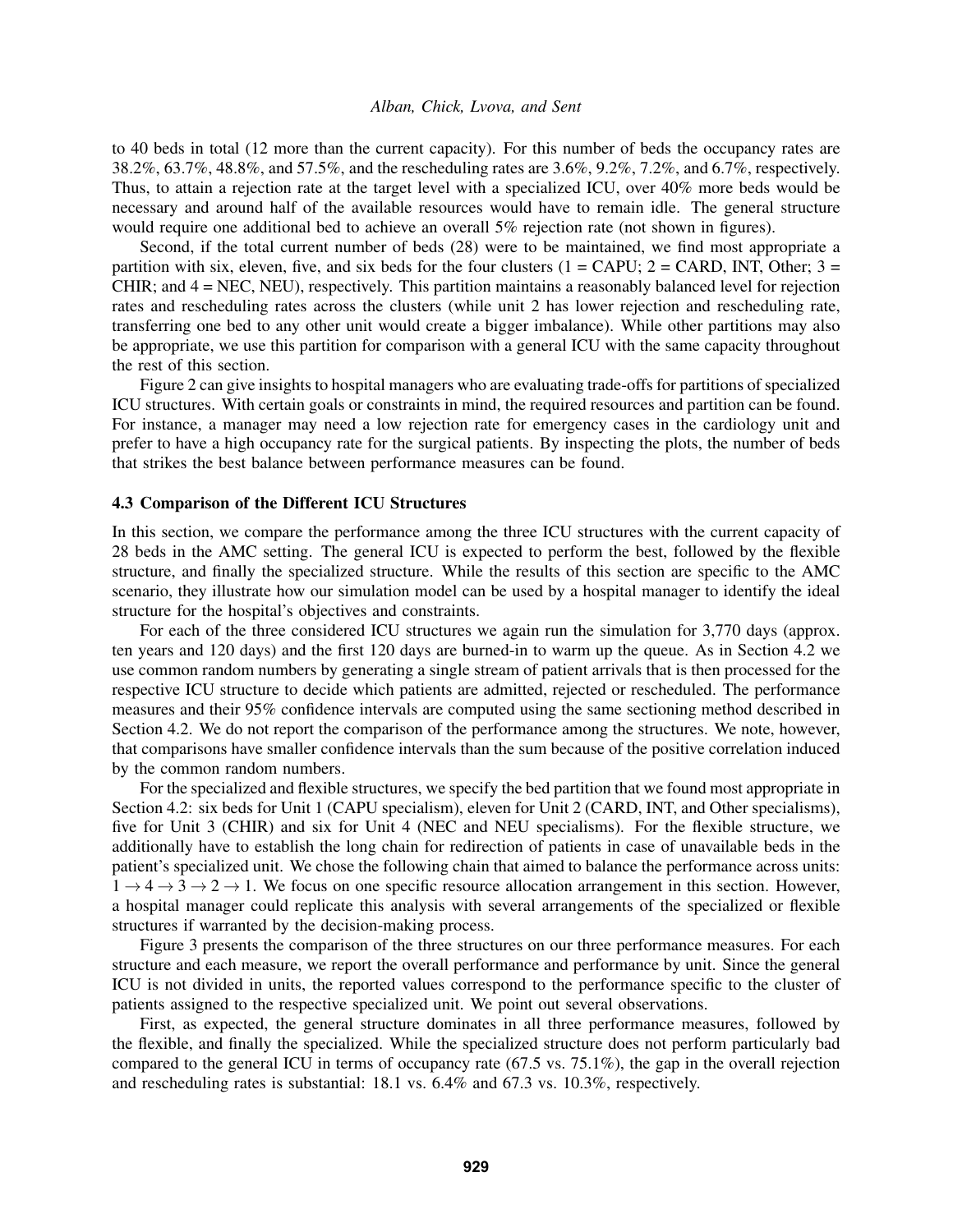

<span id="page-8-1"></span>Figure 3: Comparison of the ICU structures with the parameters estimated from the data.

Second, the lowest occupancy rate for the three structures is observed in Unit 1 at 55-60%. However, the lower occupancy in Unit 1 does not translate into lower rates of rejection or rescheduling. A possible explanation for this finding is that Unit 1 is in charge of the CAPU specialism, which is mainly composed of planned patients ( $\approx 90\%$ ) with a relatively short LOS.

We observe that the flexible structure significantly improves the performance compared to the specialized structure, especially in the overall rejection and rescheduling rates: 18.1 vs. 11.2% and 67.3 vs. 16.1%, respectively. Although the flexible structure does not match the performance of the general structure, it represents a big improvement in operational performance compared to the specialized structure. In addition, the flexible structure may still capture some of the quality benefits of specializations because 77.6% of patients are treated in their specialized unit for the entire stay of the patient.

## <span id="page-8-0"></span>4.4 Hypothetical Scenario in Which Specialization Reduces LOS

Specialized ICUs have been shown to improve health outcomes and LOS in certain settings. Our model does not directly model health outcomes, but we do model LOS. In this section, we explore how a reduction of 20% in the LOS of patients affects the patient flow performance in the ICU. We show the results for a 20% reduction in the LOS of patients for two reasons that will be developed throughout this subsection. First, while 20% is a substantial and perhaps often even infeasible decrease, it is still not enough for the specialized structure to match the performance of the general structure. Second, it is a proof of concept that the flexible structure can achieve the right balance of specialization and the best performance among all structures. If there are associated quality gains from a reduced LOS, such as a reduction of transmission of infection within the ward, these would be modeled separately based on characteristics of a given ICU.

To this end, we run the discrete-event simulation for the same number of days, bed partition and with the same parameters as in section [4.3](#page-7-0) with the only difference of 20% LOS reduction for the patients in specialized and flexible structures. Figure [4](#page-9-1) replicates the performance measures of the general ICU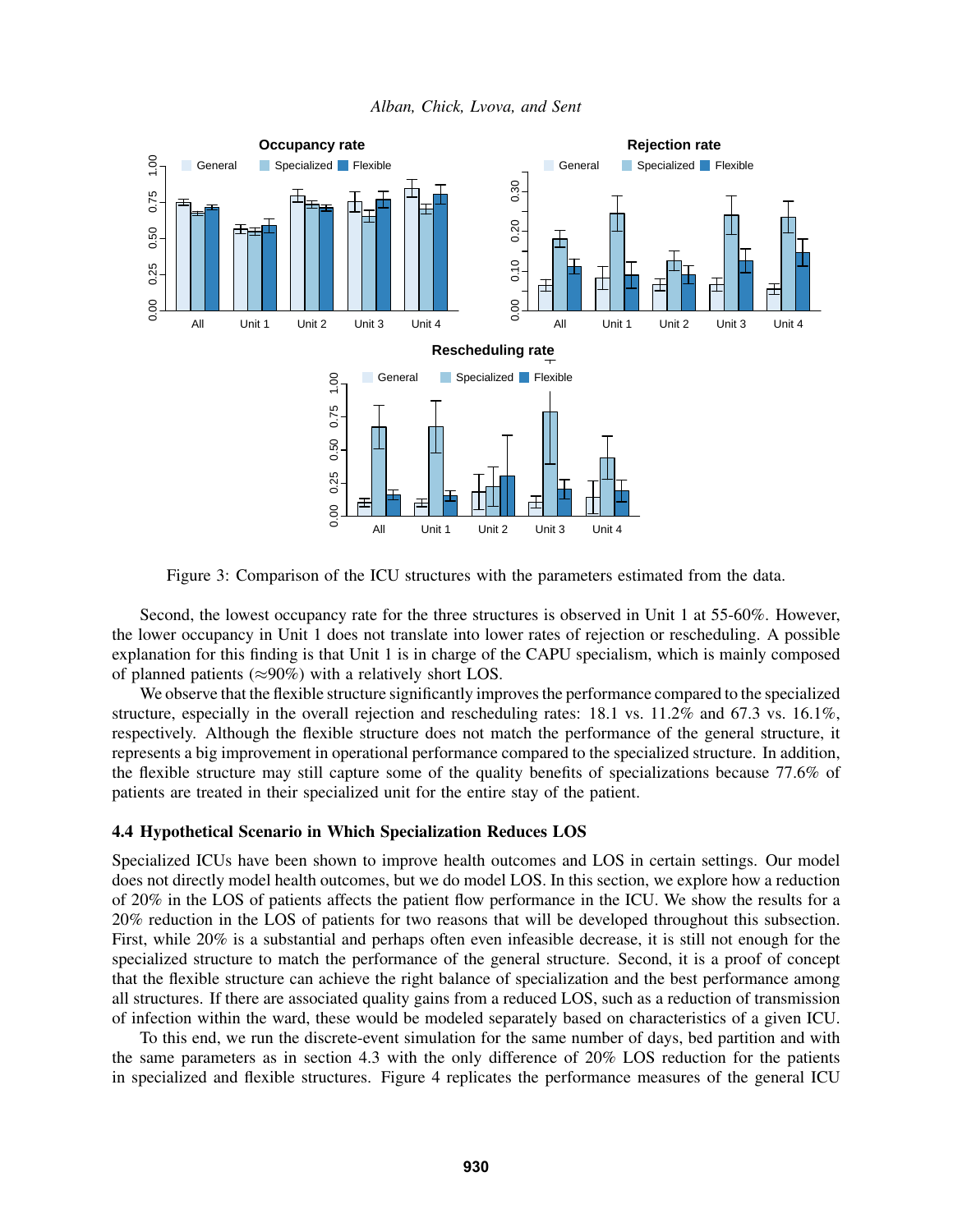

*Alban, Chick, Lvova, and Sent*

<span id="page-9-1"></span>Figure 4: Performance of ICU structures when the LOS is reduced by 20% in the specialized and flexible structures.

presented in Figure [3](#page-8-1) and modifies the results for specialized and flexible structures by showing their performance measures corresponding to the LOS reduced by 20%.

With shorter LOS the occupancy rate deteriorates significantly from 67.5% to 58.4% and from 71% to 61.7% with the specialized and flexible structures, respectively. We also observe a substantial improvement in rejection and rescheduling rates for both specialized (from 18.1% to 10.9% and from 67.3% to 25.7% respectively) and flexible structures (from 11.2% to 4.8% and from 16.1% to 4.4% respectively). Even though the improvement with the specialized structure is significant, the performance in terms of rejection and rescheduling rates are still inferior to those of the general structure. When comparing the flexible structure to the general we observe rejection and rescheduling rates that are both lower. Thus, the flexible structure with 20% reduced LOS would perform better than the general ICU in terms of rejection and rescheduling rates but would continue to have a lower occupancy rate.

# <span id="page-9-0"></span>5 COVID MODEL

Our model was developed prior to the surge in ICU admissions experienced during the first half of 2020 which resulted from the COVID-19 pandemic. After submitting the initial version of this paper, many hospitals, including the AMC, responded to the dramatic increase in incidence of COVID-19 through a variety of techniques to expand capacity. This planning process involves developing an expanded bank of ICU beds to manage COVID-19, and another bank of beds for non-COVID-19 ICU patients. The latter was primarily urgent cases, as elective procedures were largely dropped through this period.

We adapted the model to allow for hospitals to assess their ICU capacity expansion plans. The source code was made publicly available online at <https://github.com/sechick/icu-covid-sim> with an associated link to enable hospital planners to assess the performance of a range of bed capacity decisions for COVID-19 and non-COVID-19 ICU patients. Arrival rate, length of stay, and bed capacity parameters can be input,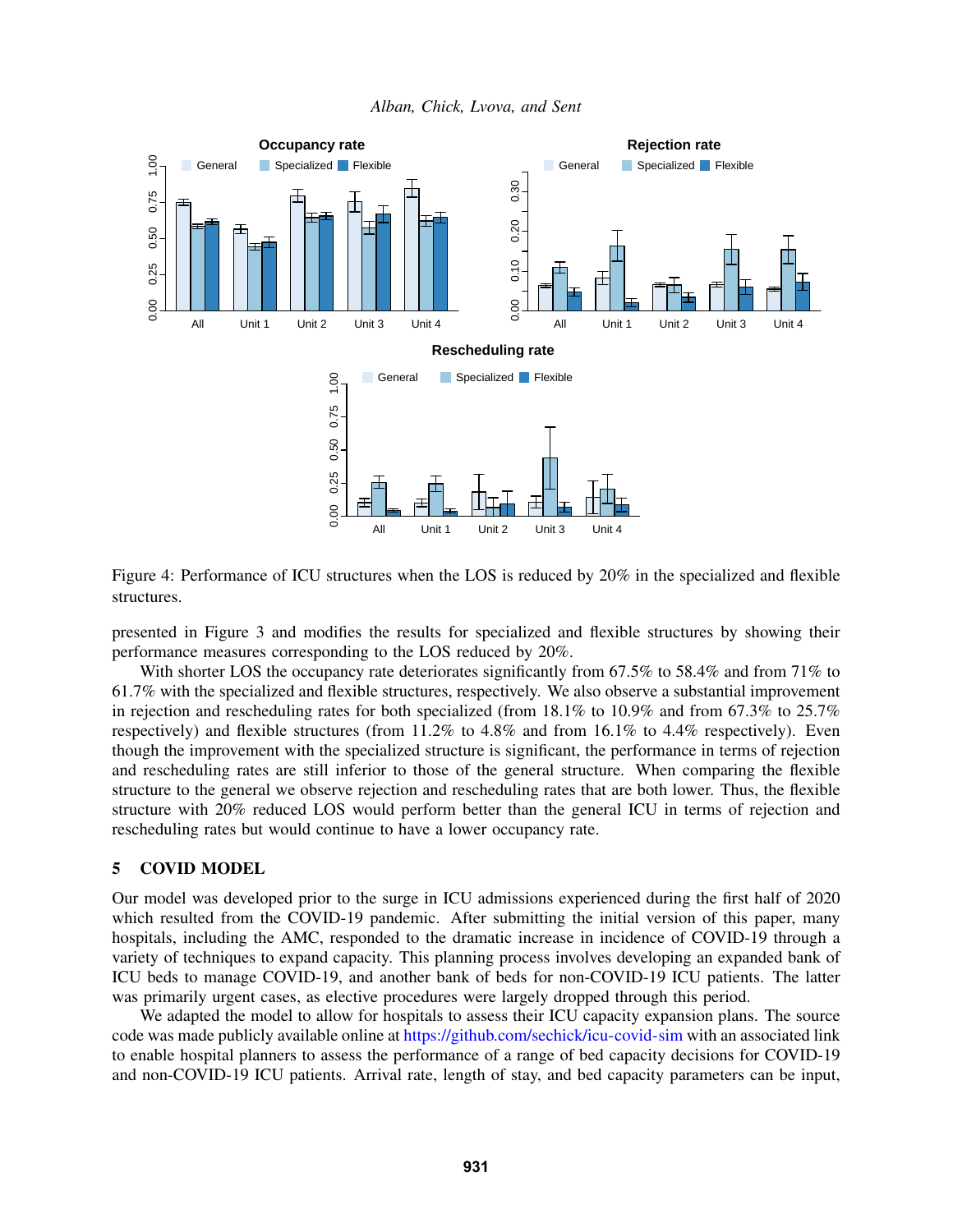and the following performance measures were reported: average number of patients which can be handled, fraction of beds occupied, fraction of patients which need referral to other facilities due to bed blocking.

The model was used by a number of hospitals to assess their bed capacity plans. One initially unexpected usage of the model was reported by a large European hospital who used the model to help anticipate the number of referrals it might expect from other regional facilities. For further details on the model, see [Alban et al. \(2020\).](#page-10-8)

## <span id="page-10-6"></span>6 CONCLUSION

We have modeled the patient flow in an ICU with patients requiring different care (specialisms) and different priority (planning status). The problem was motivated by the patient flow at the ICU of the AMC and discussions whether or not to shift from a general ICU to four dedicated smaller ICU's. We used their electronic medical records to illustrate the benefits of our model.

Our simulation model is aimed at helping hospital managers make decisions to structure and allocate resources in the ICU. In particular, our model evaluates the effect on patient flow of splitting the ICU in a set of specialized units. Furthermore, we propose a flexible structure that makes a compromise between the general ICU and specialized units.

By estimating the probability distributions for the arrival and LOS processes using data of the ICU at the AMC, we evaluated the effect of partitioning the ICU into four specialized units. We found that the patient flow would deteriorate significantly due to an increasing number of rejected and rescheduled patients. To achieve a target rejection rate of 5% in each of the specialized units, an increase in available beds of 40% would be required.

We also find that the flexible structure is a potential solution that may exploit the benefits of specialization and maintain a better patient flow. If the specialization were effective in reducing the LOS of the patients by 20%, the flexible structure would perform better than a general ICU in terms of rejected and rescheduled patients. The model was flexible for rapid adaptation to support decision making for ICU capacity expansion decisions during the COVID-19 pandemic.

### ACKNOWLEDGMENTS

The authors thank Dr. Dave Dongelmans and Dr. Alexander Vlaar, intensivists, for helpful discussions about the operations of the ICU at the AMC and providing the admission data. Alban and Chick acknowledge the support of the European Union through the MSCA-ESA-ITN project (676129).

### **REFERENCES**

- <span id="page-10-8"></span>Alban, A., S. E. Chick, D. A. Dongelmans, A. Van der Sluijs, W. J. Wiersinga, A. P. Vlaar, and D. Sent. 2020. "ICU Capacity Management during the COVID-19 Pandemic Using a Process Simulation". *Intensive Care Medicine* 46:1624–1626.
- <span id="page-10-7"></span>Asmussen, S., and P. W. Glynn. 2007. *Stochastic Simulation: Algorithms and Analysis*. New York, New York: Springer Science & Business Media.
- <span id="page-10-5"></span>Bruin, A., R. Bekker, L. Zanten, and G. Koole. 2010. "Dimensioning Hospital Wards Using the Erlang Loss Model". *Annals of Operations Research* 178:23–43.
- <span id="page-10-1"></span>Czaplinski, C., and D. Diers. 1998. "The Effect of Staff Nursing on Length of Stay and Mortality". *Medical Care* 36(12):1626–1638.
- <span id="page-10-2"></span>Hagen, M. S., J. K. Jopling, T. G. Buchman, and E. K. Lee. 2013. "Priority Queuing Models for Hospital Intensive Care Units and Impacts to Severe Case Patients". In *AMIA Annual Symposium Proceedings 2013*, 841–850. Bethesda, Maryland: American Medical Informatics Association.
- <span id="page-10-0"></span>Hamilton, D. K., and M. M. Shepley. 2010. *Design for Critical Care: An Evidence-Based Approach*. Abingdon, United Kingdom: Routledge.
- <span id="page-10-4"></span>Jordan, W. C., and S. C. Graves. 1995. "Principles on the Benefits of Manufacturing Process Flexibility". *Management Science* 41(4):577–594.
- <span id="page-10-3"></span>KC, D. S., and C. Terwiesch. 2011. "The Effects of Focus on Performance: Evidence from California Hospitals". *Management Science* 57(11):1897–1912.